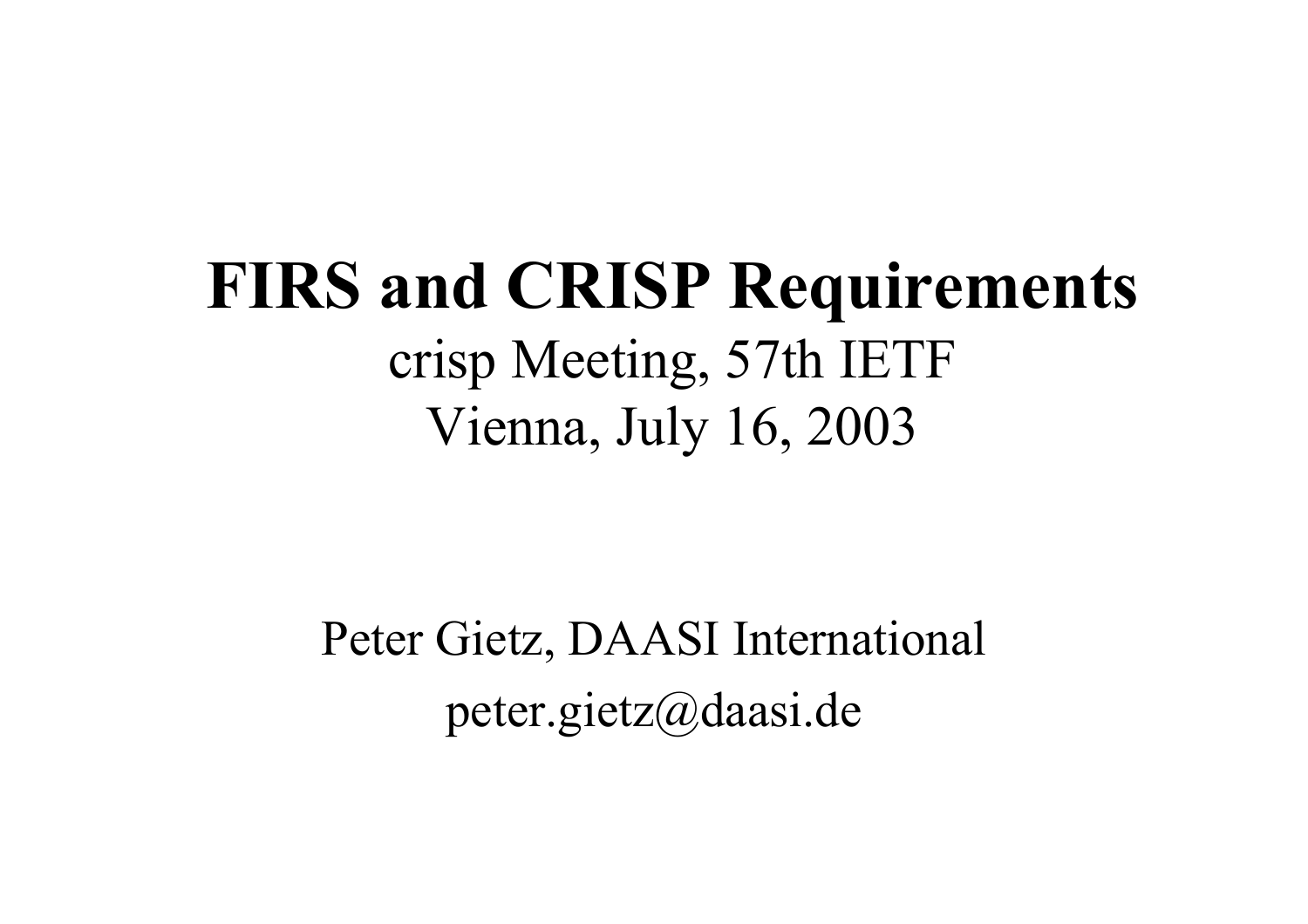### General remarks on the matrix

- Difficult to decide what to check the requirements against:
	- FIRS
	- –LDAP standard
	- LDAP implementations
- •• The matrix may need some additional debugging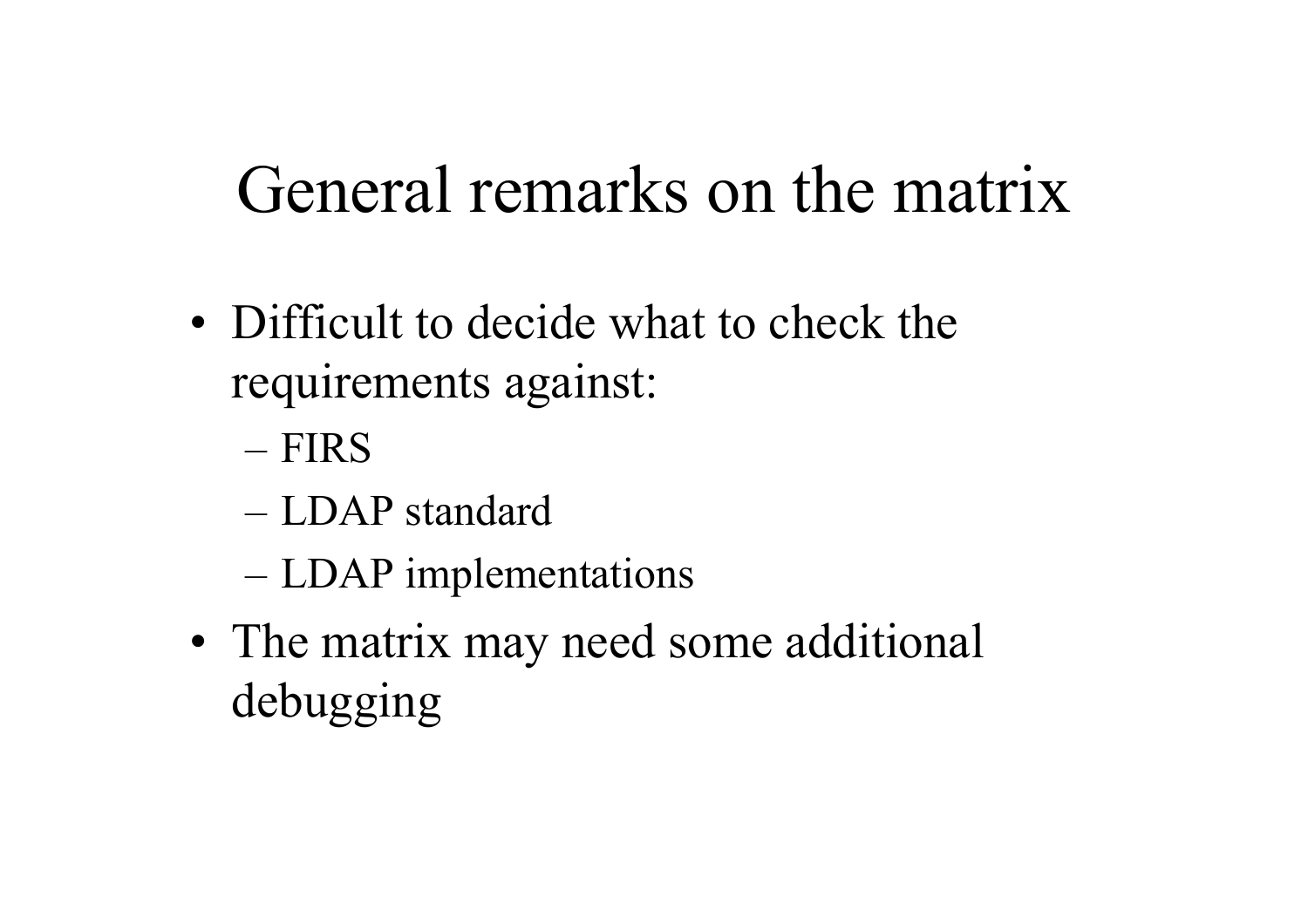# General remarks on the FIRS evaluation

- All requirements contained in the matrix can be fulfilled by FIRS/LDAP
	- In some cases there may be need for clarification
	- In some cases (relay bag) there is the need of additional specification
	- In one case (IDNs) there may be a better way to support
- In the following all problematic statements will be discussed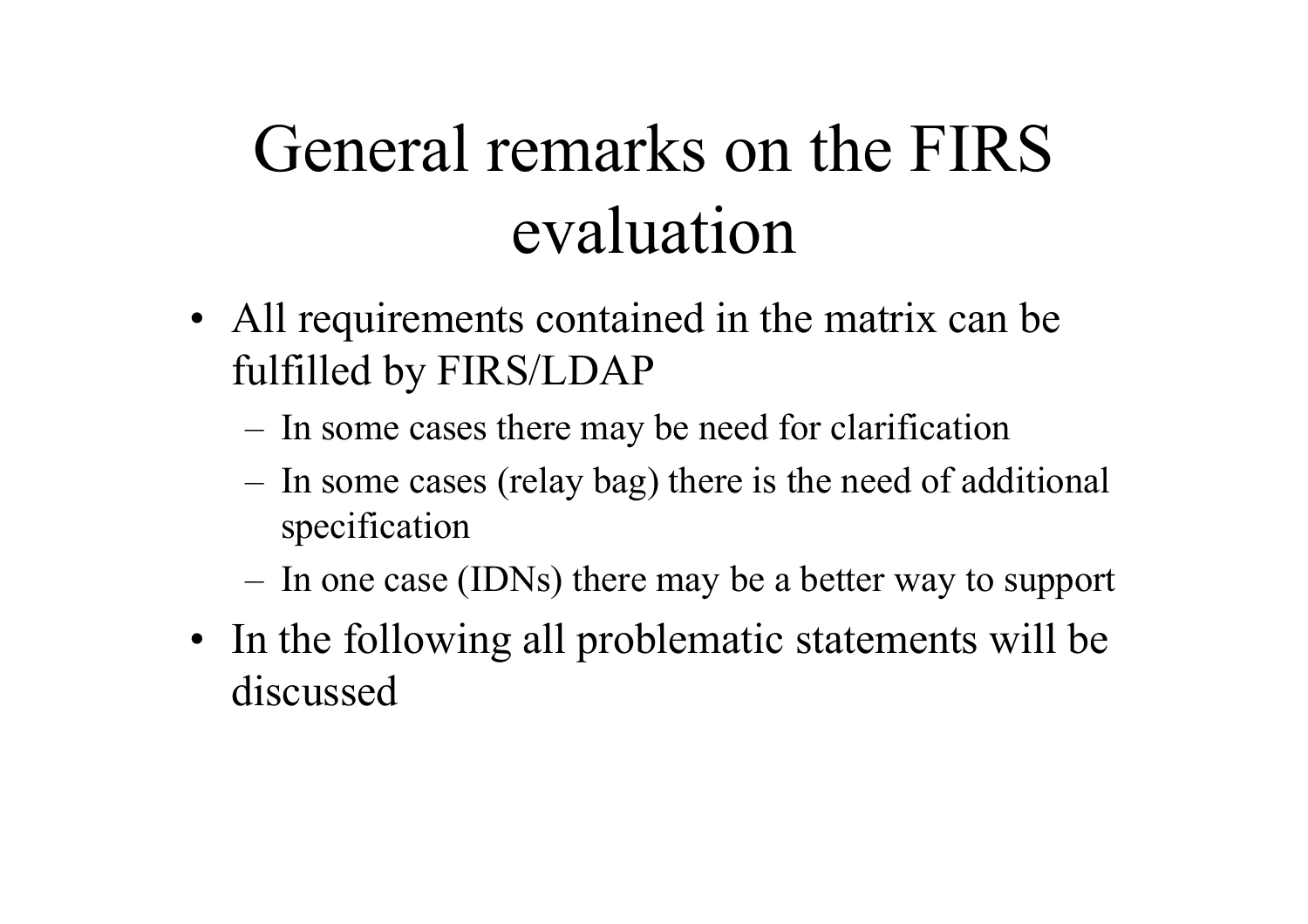### Section 3.1.8.1

"The protocol MUST provide a mechanism allowing a client to determine if a query will be denied before the query is submitted according to the appropriate policies of the operator."

- •LDAP has a maximum of three steps in a client server session start:
	- 1. Open an LDAP-connection
	- 2. Perform a client bind (optional)
	- 3. Perform the actual LDAP operation, e.g. search
- • The server could give such deny information at step 2
- $\bullet$  There are better alternatives to fulfill this requirement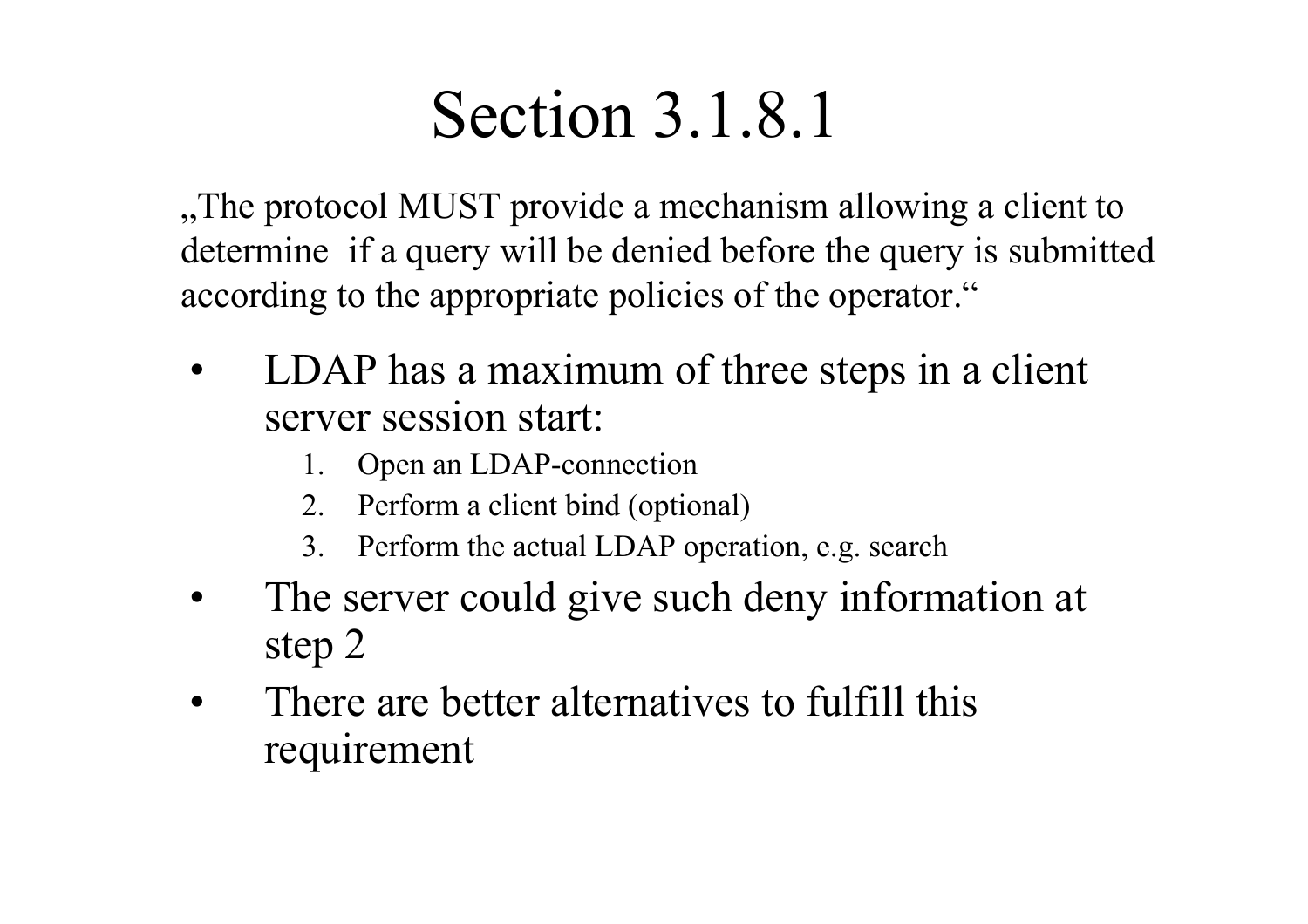### Section 3.1.8.1 contd.

- Alternative solution 1:
	- the server publishes it's denial policy in a special entry which is pointed at in the rootDSE entry
	- The client can evaluate itself, if a query will have success
- Alternative solution 2:
	- Specification of an LDAP extended operation (request & response) that tells a client what kind of data it can request successfully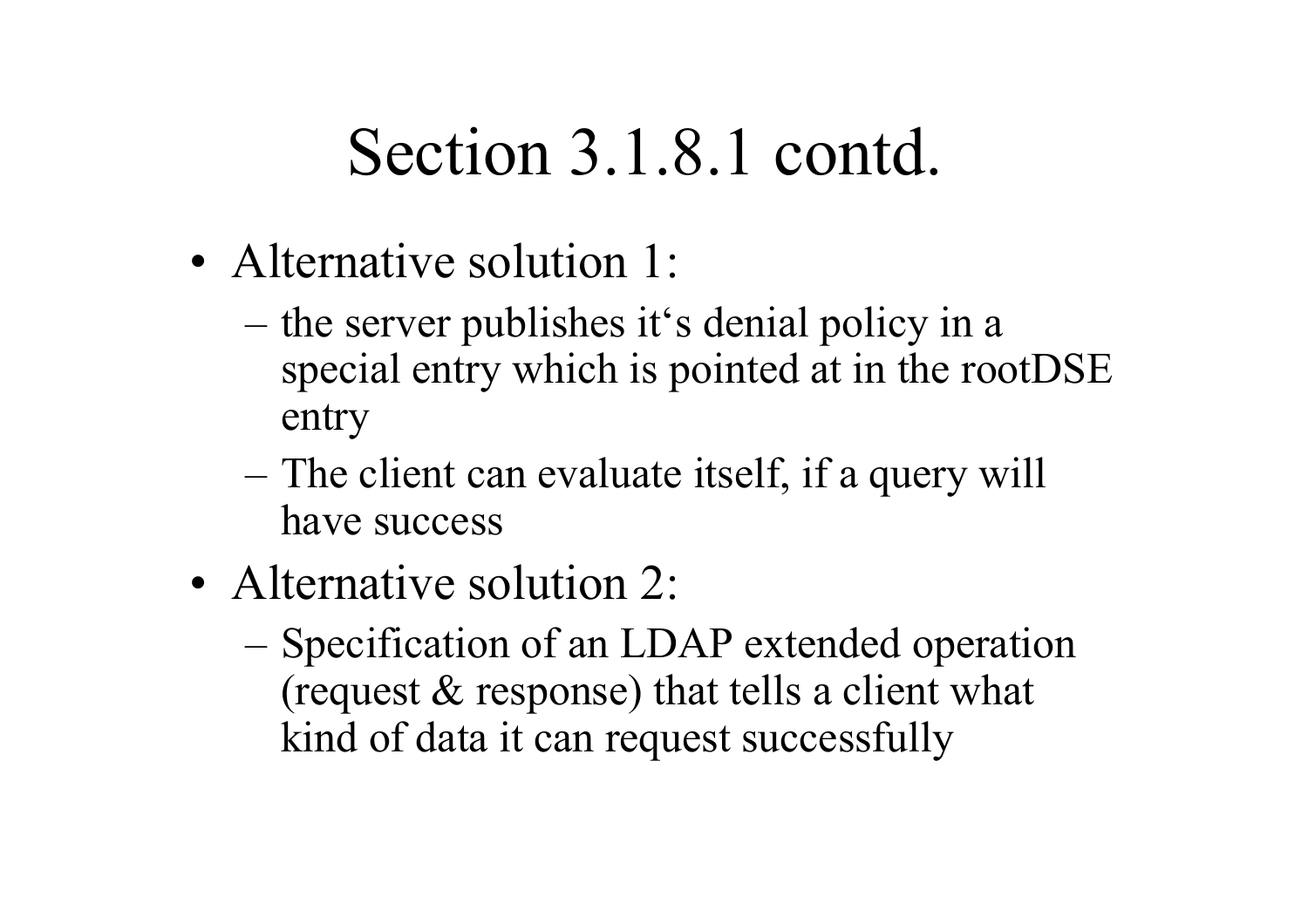#### Section 3.1.9.1 b

"The protocol MUST NOT prohibit the participation by an Internet registry in federated, distributed authentication systems."

- • Authentication delegation is possible in LDAP
	- –SASL external authentication
	- –Authentication based on PKI certificates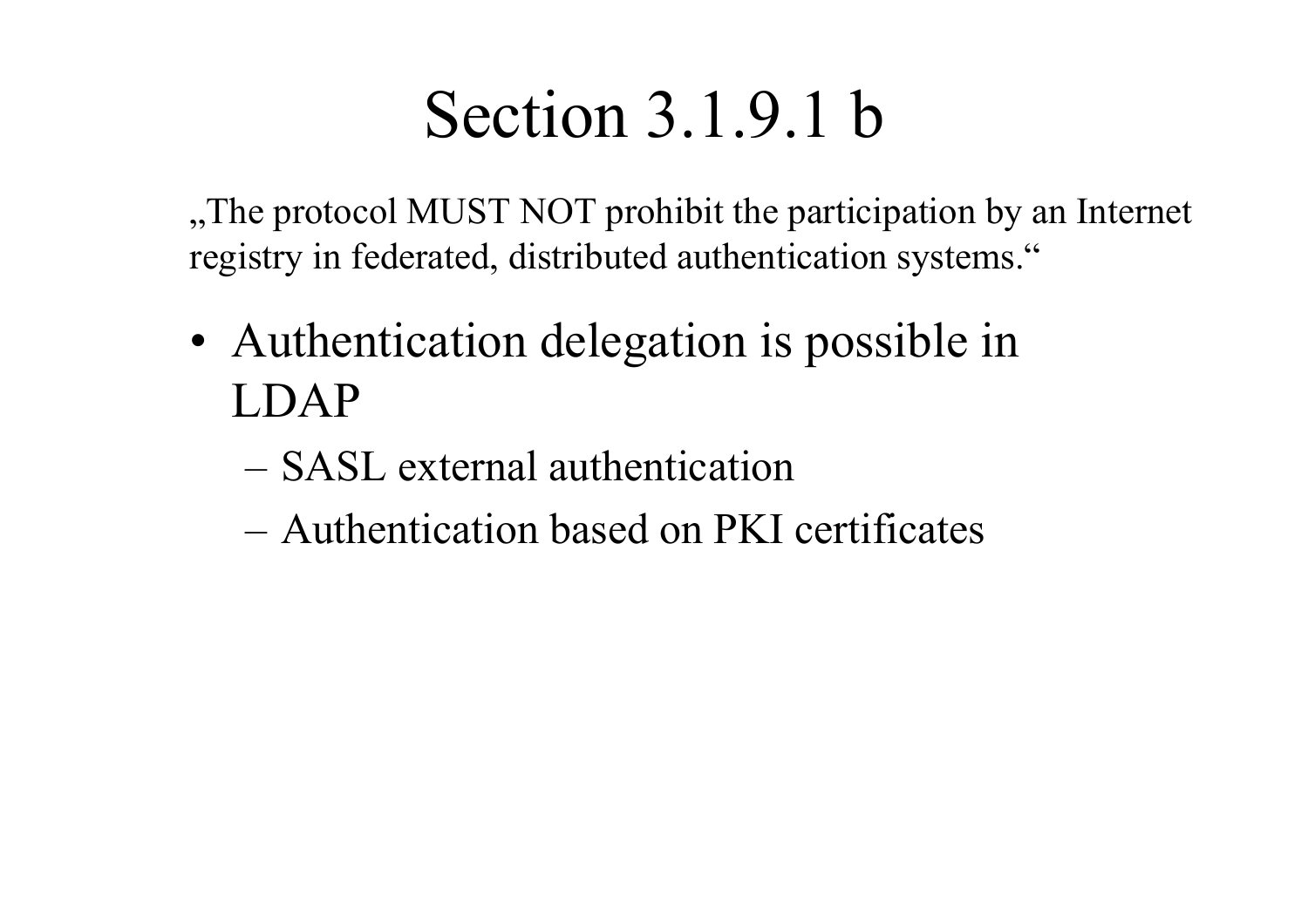### Section 3.1.10

"The protocol MUST be capable of returning the following types of non-result or error responses to all lookups and searches:"

- "Permission denied":
	- inappropriateAuthentication (48)
	- invalidCredentials (49)
	- insufficientAccessRights (50)
- "Not found":
	- –– noSuchObject (32)
	- Or ldapSuccess and an empty result list
- "Insuficciant resources":
	- Busy (51)
	- Unavailable (52)
	- –unwillingToPerform (53)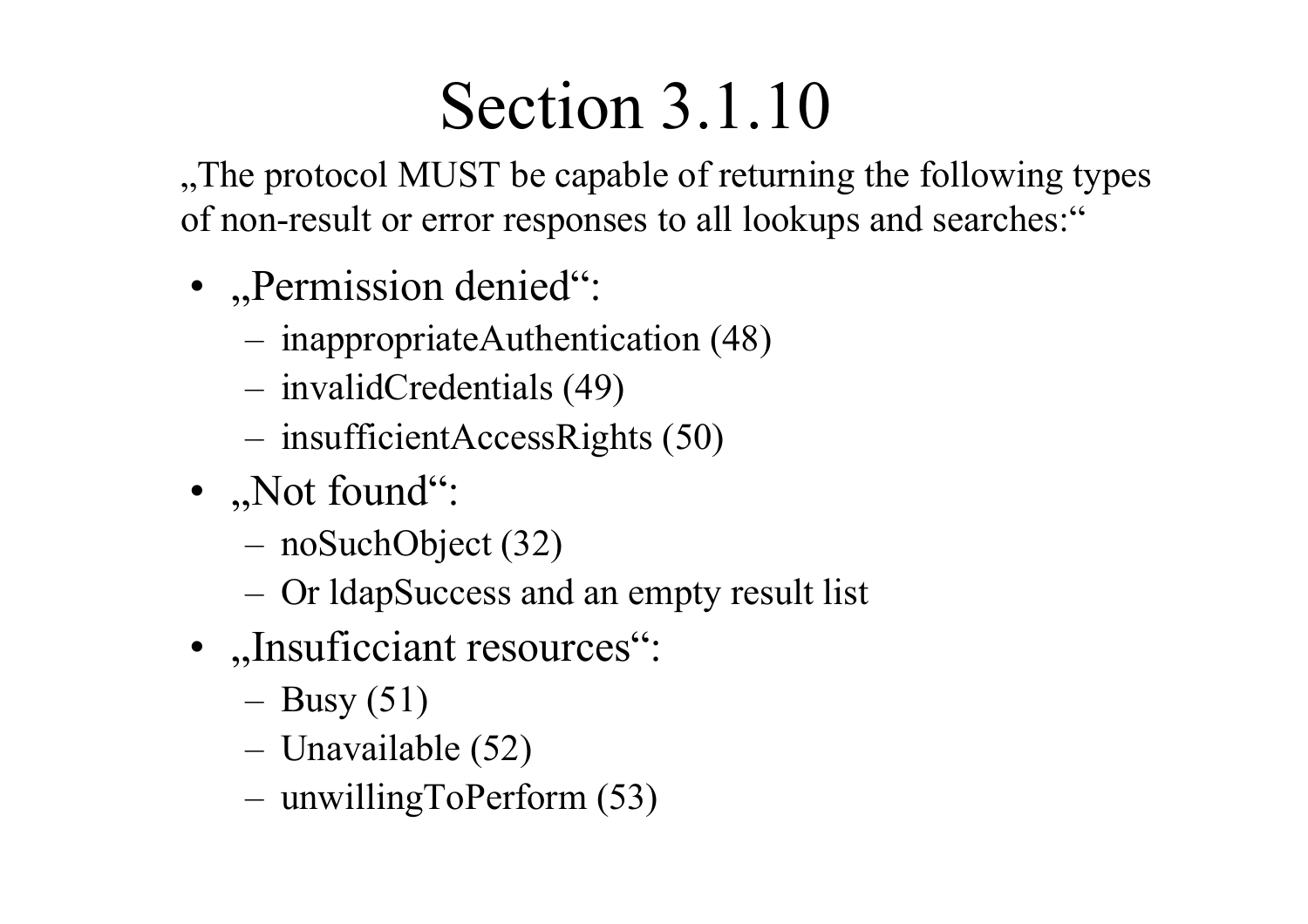#### Section 3.1.12.1 a

,, The protocol MUST provide a means by which the end-systems can either identify or negotiate over the protocol version t o be used for any query or set of queries."

- •• On LDAP-level there is and most probably will ever be only one Protocol version:  $v3$
- •• The client can specify an LDAP protocol version (used for v2-v3 negotiation)
- FIRS addresses this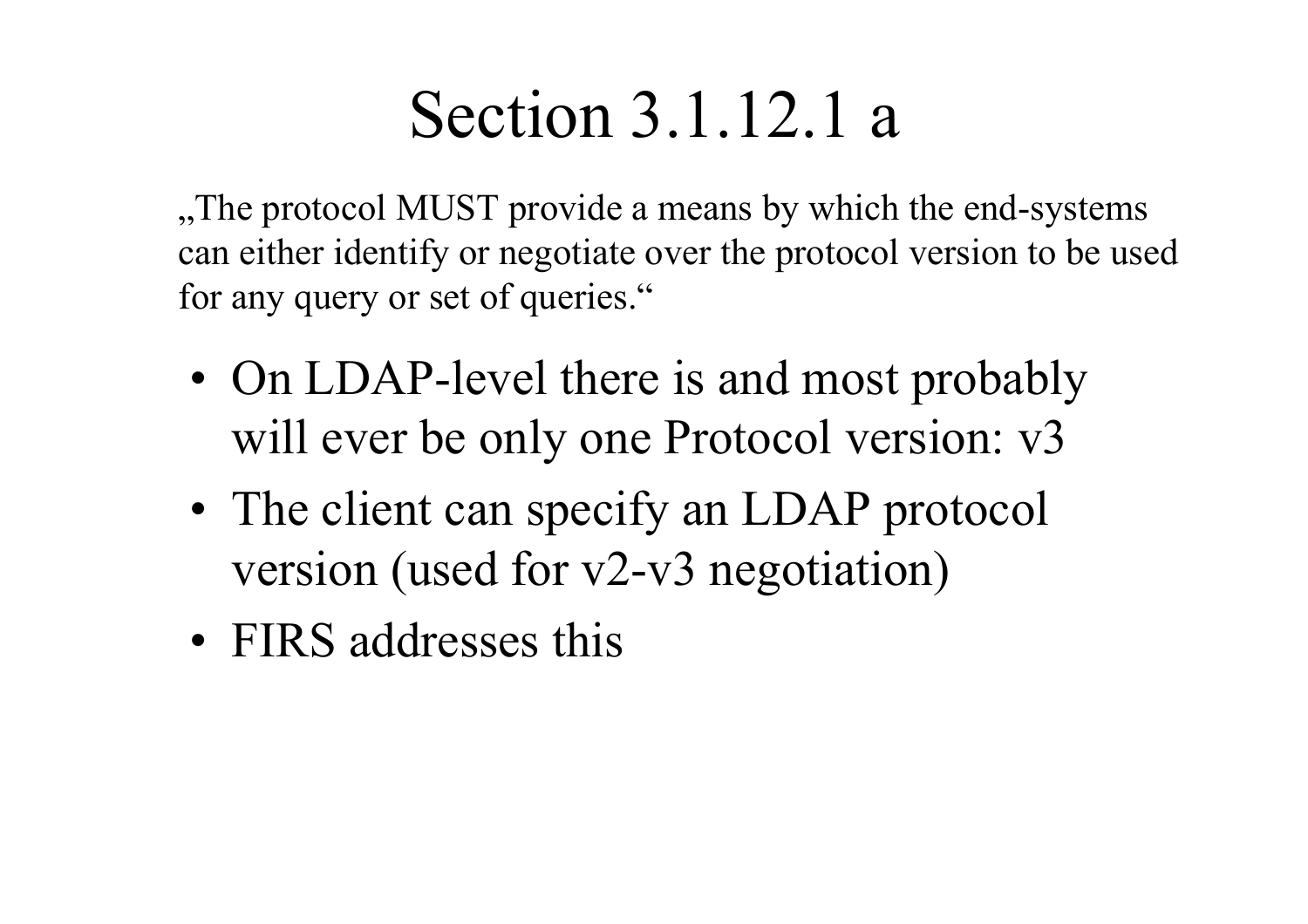### Section 3.1.12.1 b

"All resource-specific schema MUST provide a version identifier attribute which uniquely and unambiguously identifies the version of the schema being returned in the answer set to a query."

- On the schema level every schema element (like object class, or attribute type) has it's own OID and thus is identifiable as belonging to a specific FIRS schema version
- FIRS version support could be published by the server in the rootDSE entry
	- This is not yet specified in FIRS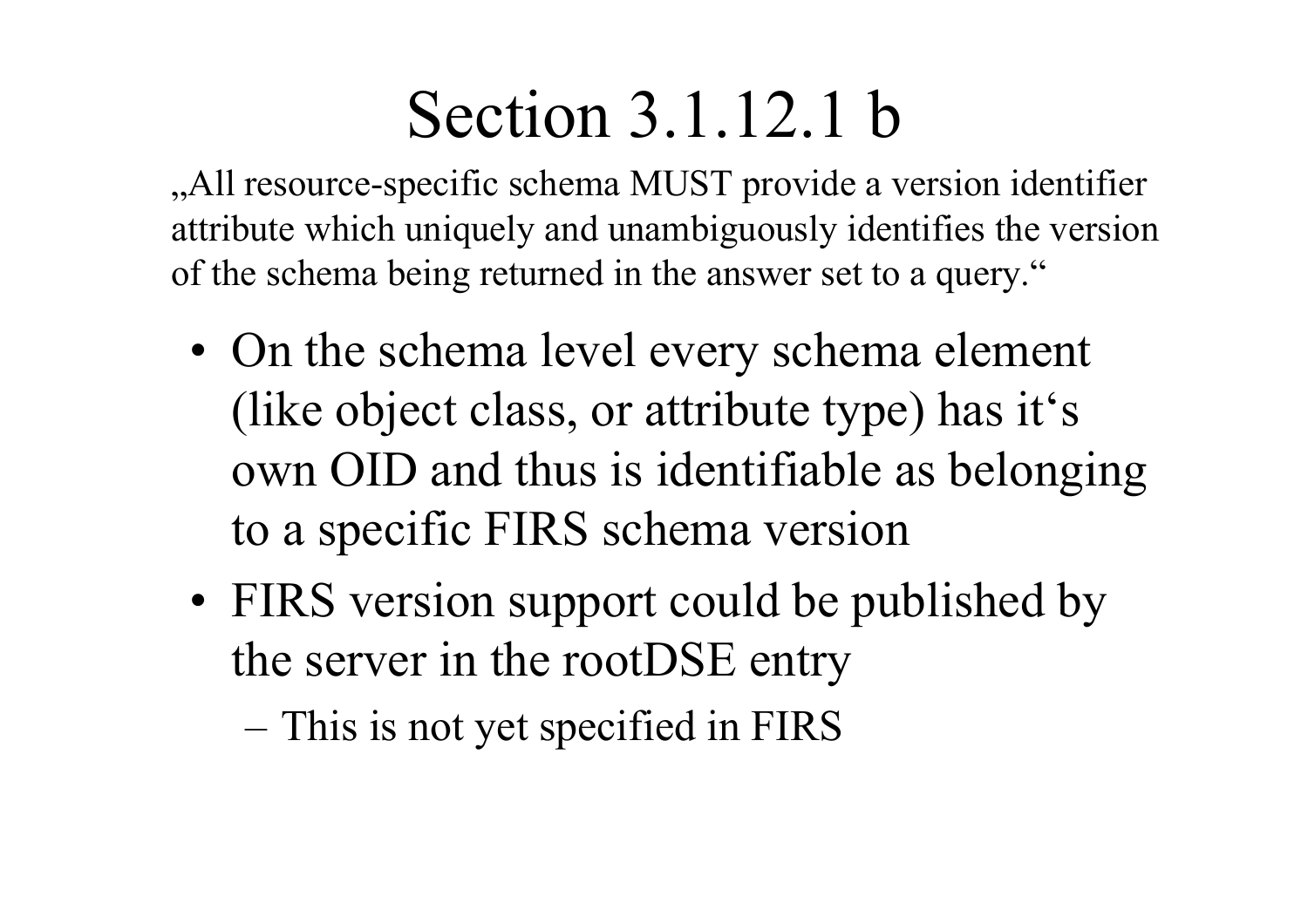### Section 3.1.13.1 (relay bag)

a), When issuing a referral, the protocol MUST be capable of supplying a relay bag from the server to the client" b), and the protocol MUST be capable of allowing the client to submit this relay bag with a query to the referred server." c) ,,The use of the relay bag MUST be OPTIONAL." d) , The protocol MUST NOT make any assumptions regarding the contents of the relay bag"

- e) ,,but the relay bag MUST be described using the schema language of the protocol."
- •• LDAP controls allow additional data to be sent in requests and responses of LDAP operations
- •• Has to be specified and to be implemented in clients and servers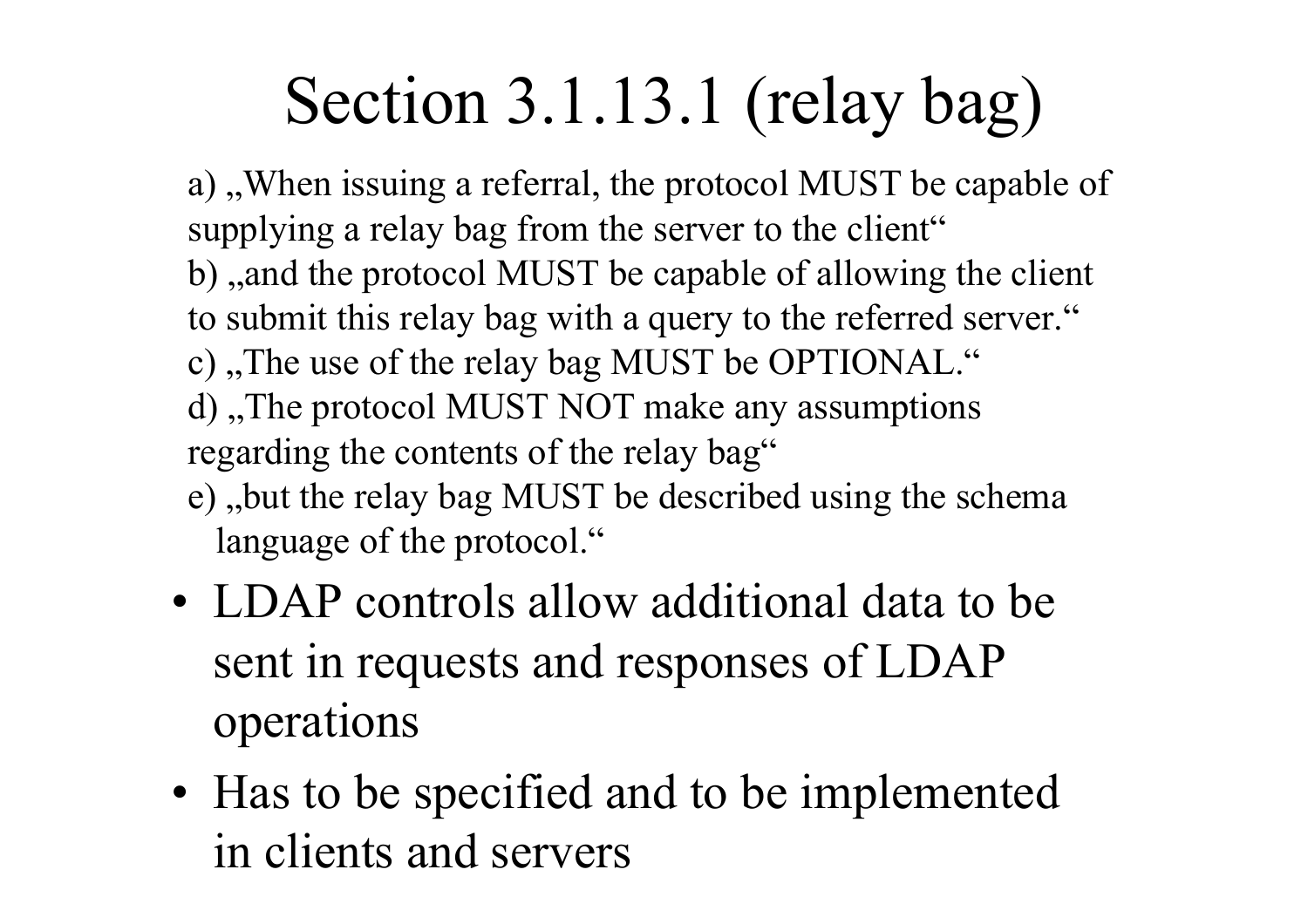### Relay bag contd.

Client Server 1

Request with control no additional data

Referral response with control and additional data

Request with control and additional data Server 2

Response with control no additional data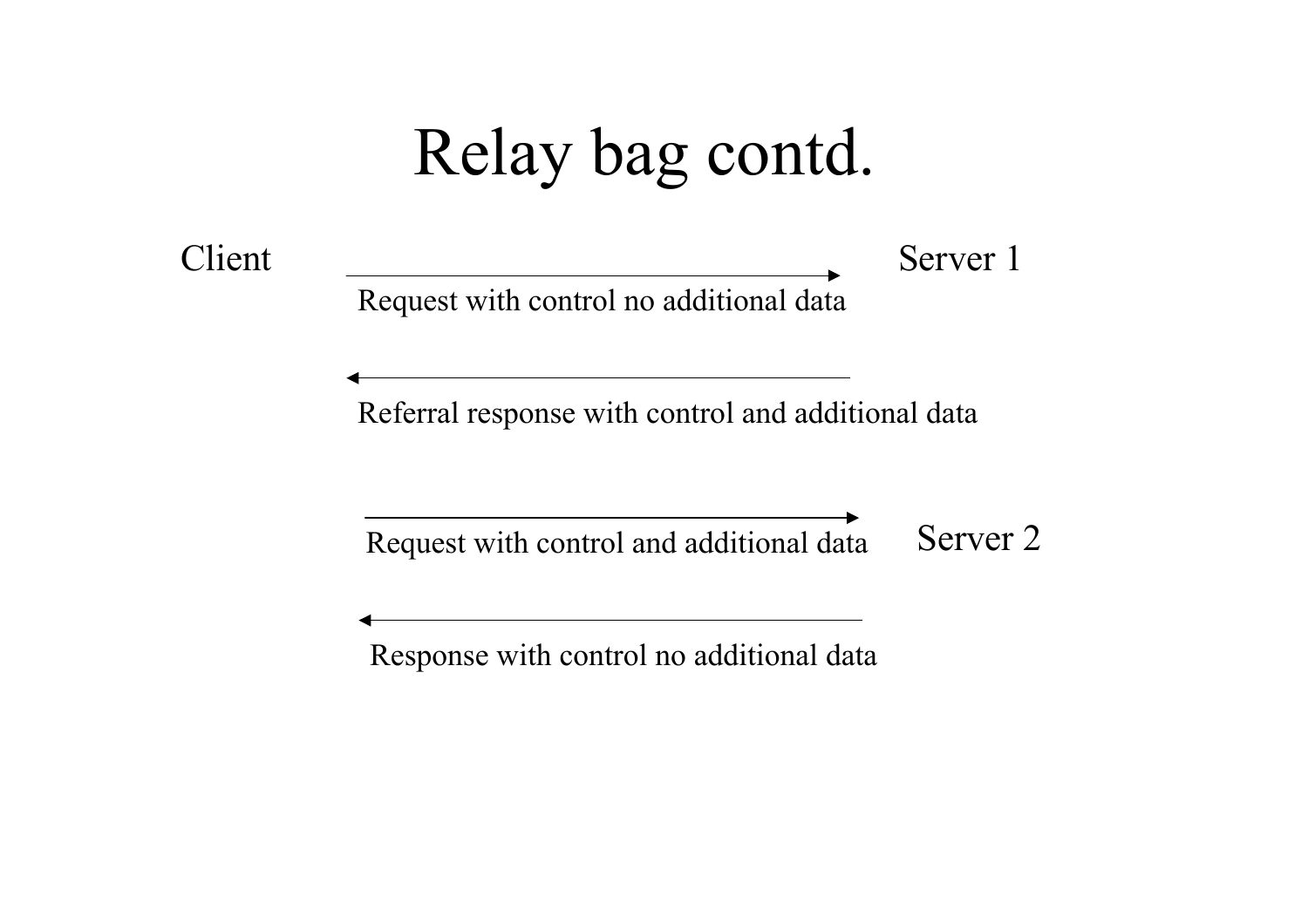### Relay bag contd.

•• More requirements not in the matrix:

"The protocol MUST provide different error messages to indicate whether the bag is of unrecognized format (permanent failure), if it contains unacceptable data (permanent failure), or if it contains data that means processing is refused at this time (transient failure).

There MUST be no more than one bag per referral. The protocol MUST NOT make an association or linkage between successive bags in a referral chain.

The client MUST pass the bag as part of any query made to a Referrant server as a result of a referral."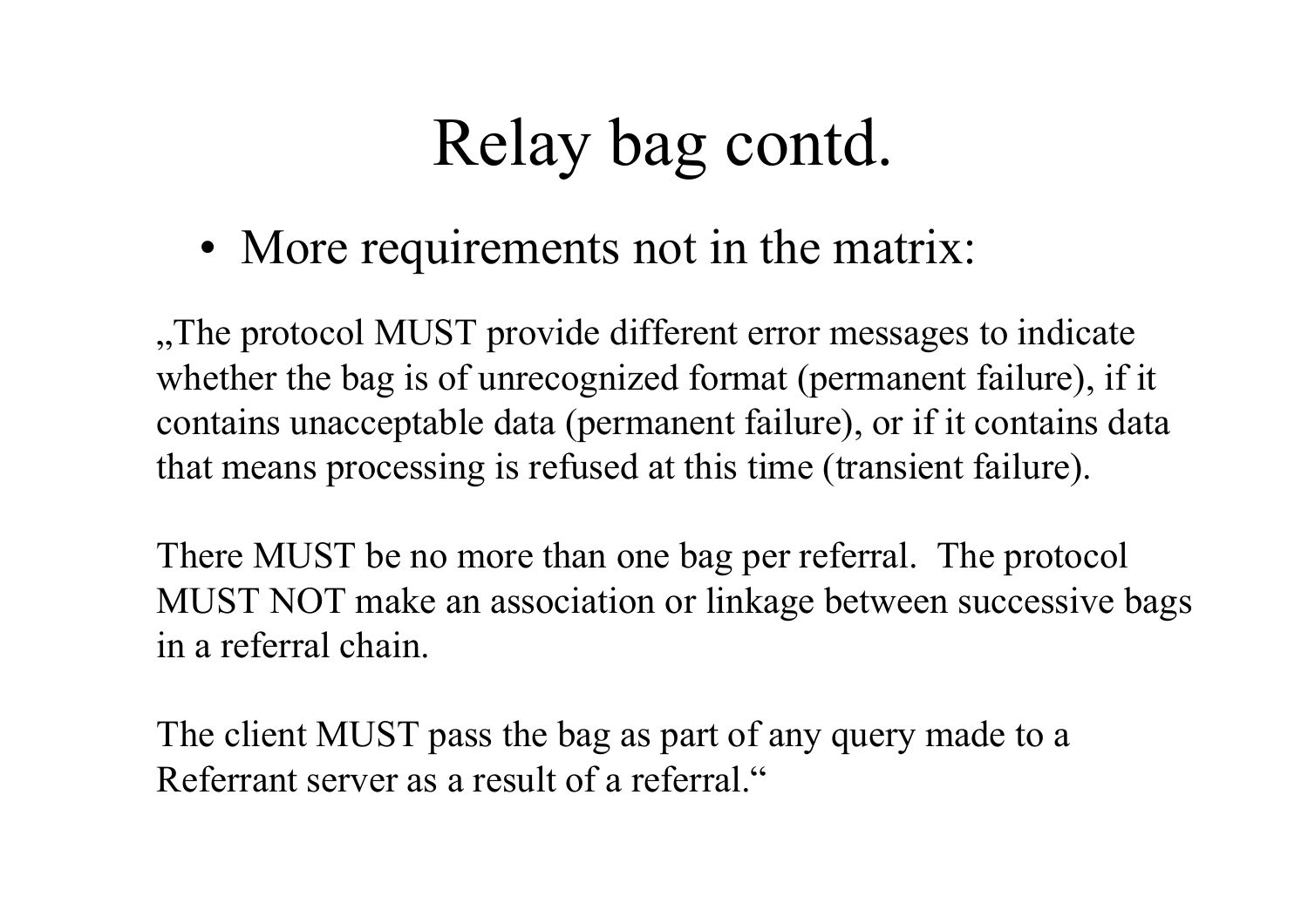### Section 3.2.2.1 (IDNs)

"Domain name search given an exact match or reasonable subset of a name." A), This search SHOULD allow for parameters and qualifiers designed to allow better matching of internationalized domain names"

c), This search SHOULD NOT require special transformations of internationalized domain names to accommodate this search."

- •• FIRS supports IDNs by specifying transformations as defined in RFC 2279 and RFC 3490
- •• Draft-hall-ldap-idn-00 specifies schema for IDNs which could be used in FIRS to directly store IDNs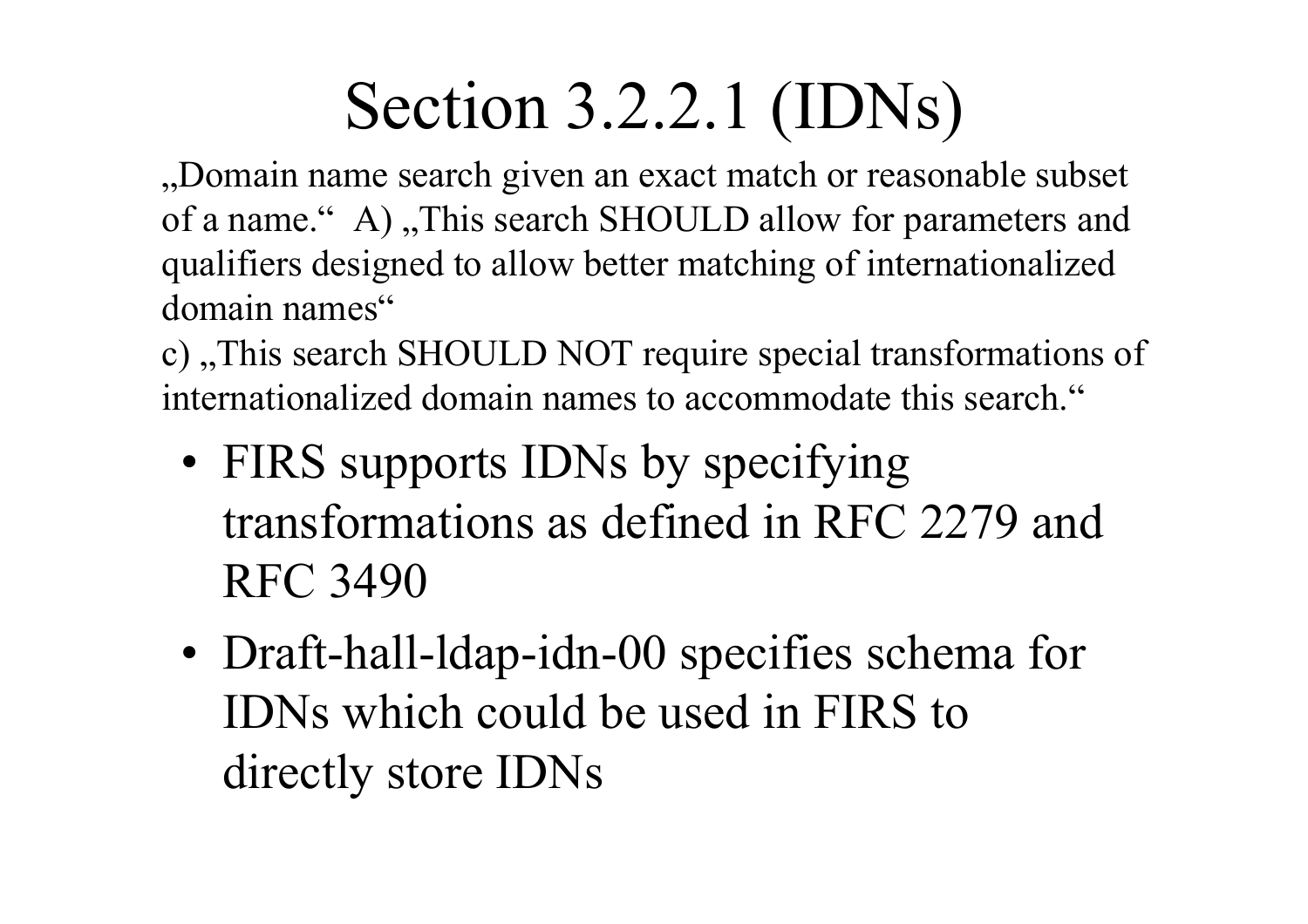#### Section 3.2.8.1

,,When a value in an answer to a query cannot be given due to policy constraints, the protocol MUST be capable o f expressing the value in one of three ways:

- 1. complete omission of the value without explanation
- 2. an indication that the value cannot be given due to insufficient authorization
- 3. an indication that the value cannot be given due to privacy constraints regardless of authorization status

The protocol MAY define other values for this purpose, but MUST define values defined above at a minimum."

- Access control granularity in LDAP is on attribute level (only few implementations may have value level)
- For complete fulfilment we need another LDAP control or something like a reserved value.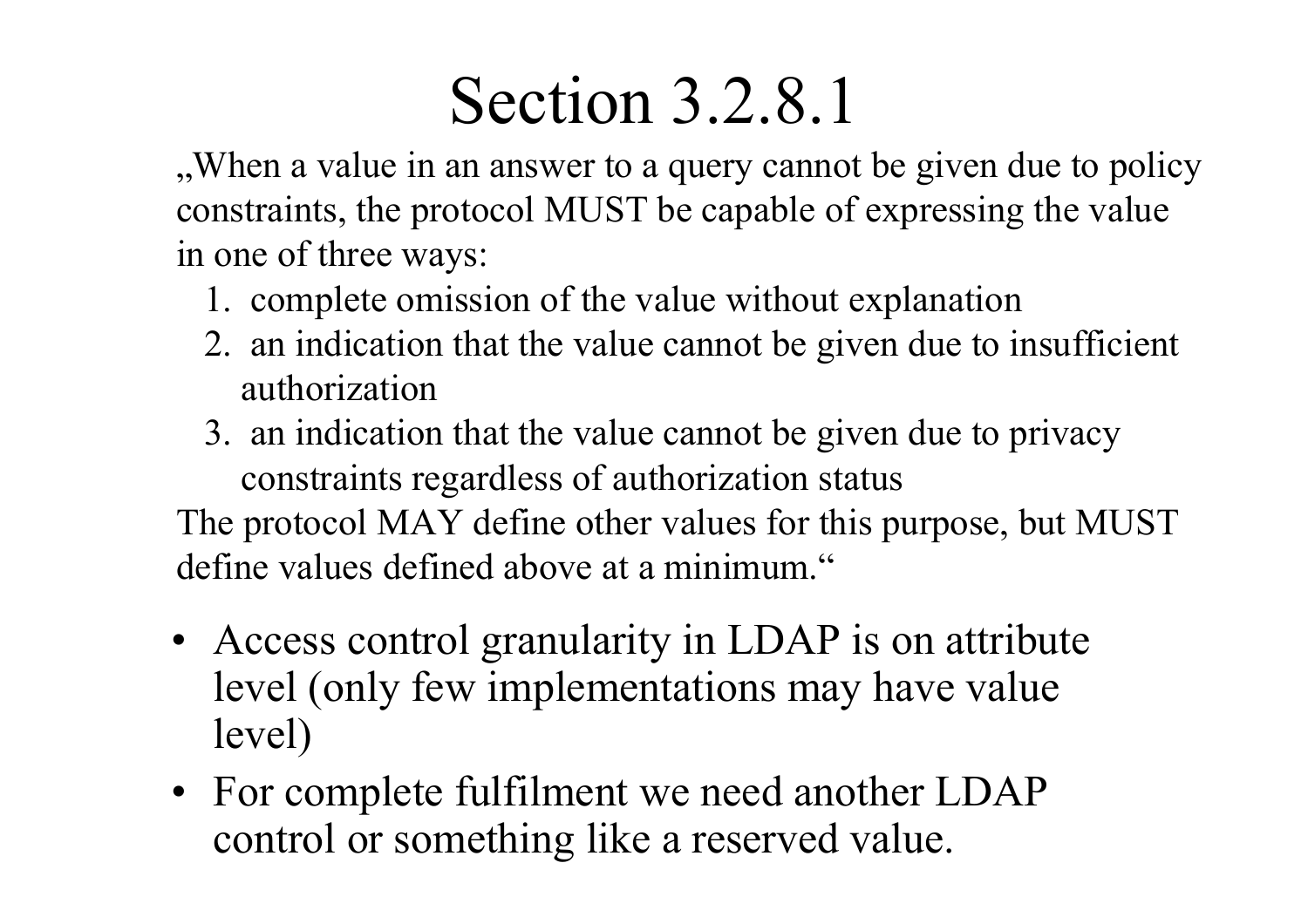### Section 3.2.9 Internationalization

c), The protocol MUST be able to support multiple representations of contact data, with these representations complying with the requirements i n Section 3.2.3."

- •• I think I got that wrong in the matrix
- •• This is doable in LDAP (language tag)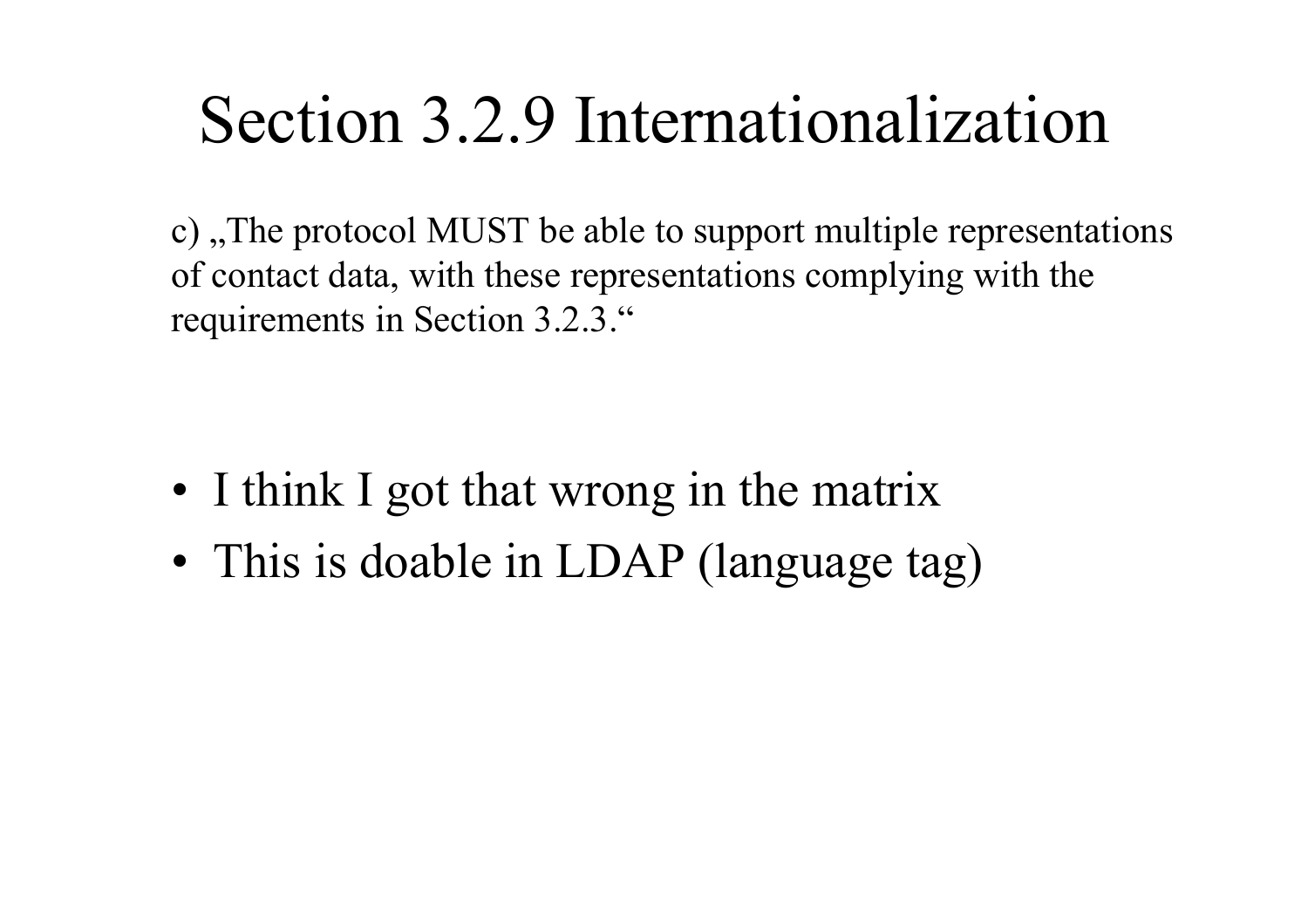# Why is LDAP a good choice?

- Well established & stable technology
- Database with integrated network protocol
- Scalable via distribution and replication
- Good authentication mechanisms
- Granular access controll mechanisms
- Very IETFish Standardization
- CRISP should be easily implementable with current LDAP implementations.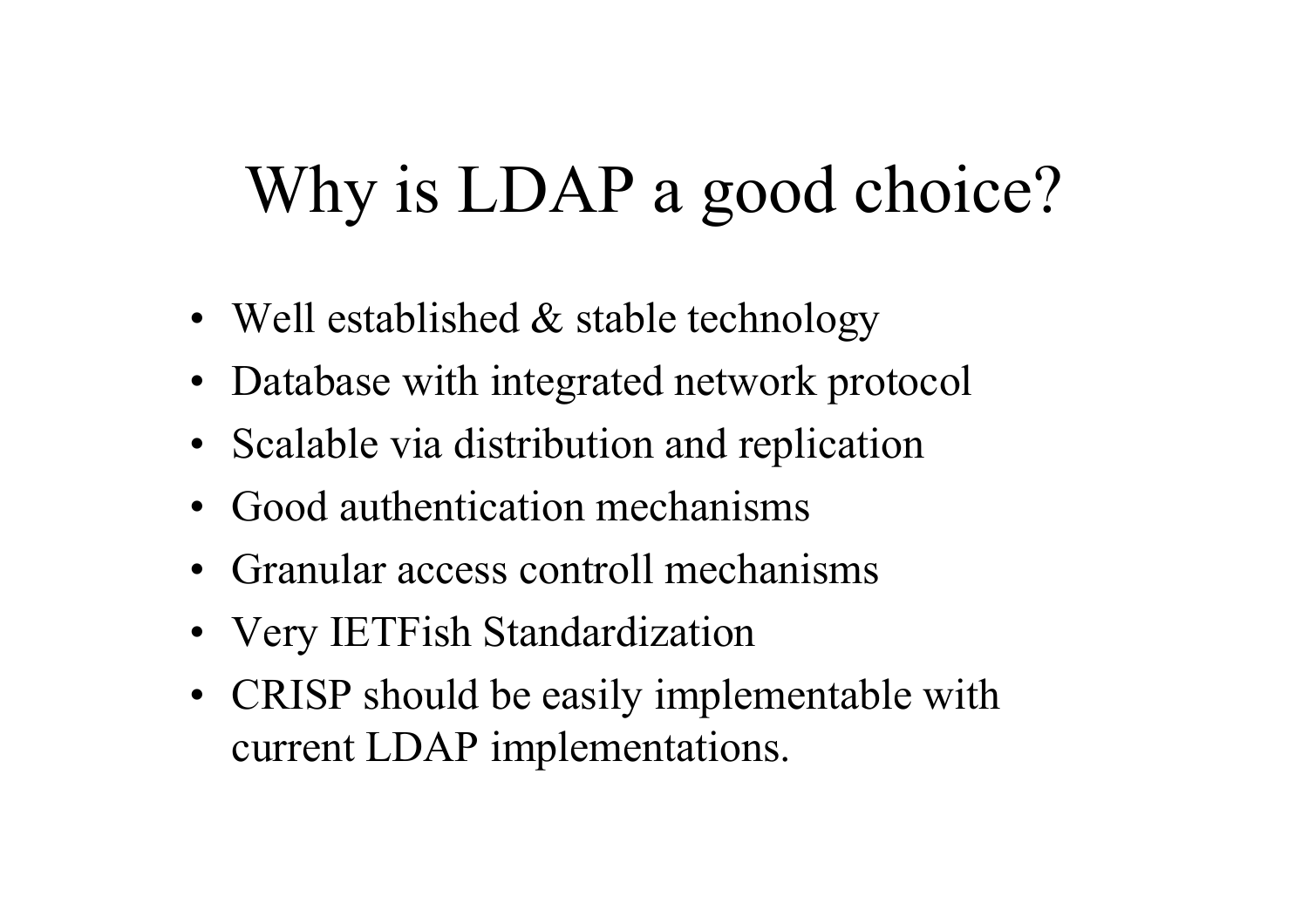# Why is XML a good choice?

- Very flexible technology
- Allowes a layered architecture:
	- Registry specific XML schema
	- Framework for defining specific registries
	- Application transport layer
- where transport layer can easily be exchanged
- XML gets a lot of support these days
- BEEP is a new transport protocol that has learned some lessons from LDAP experience